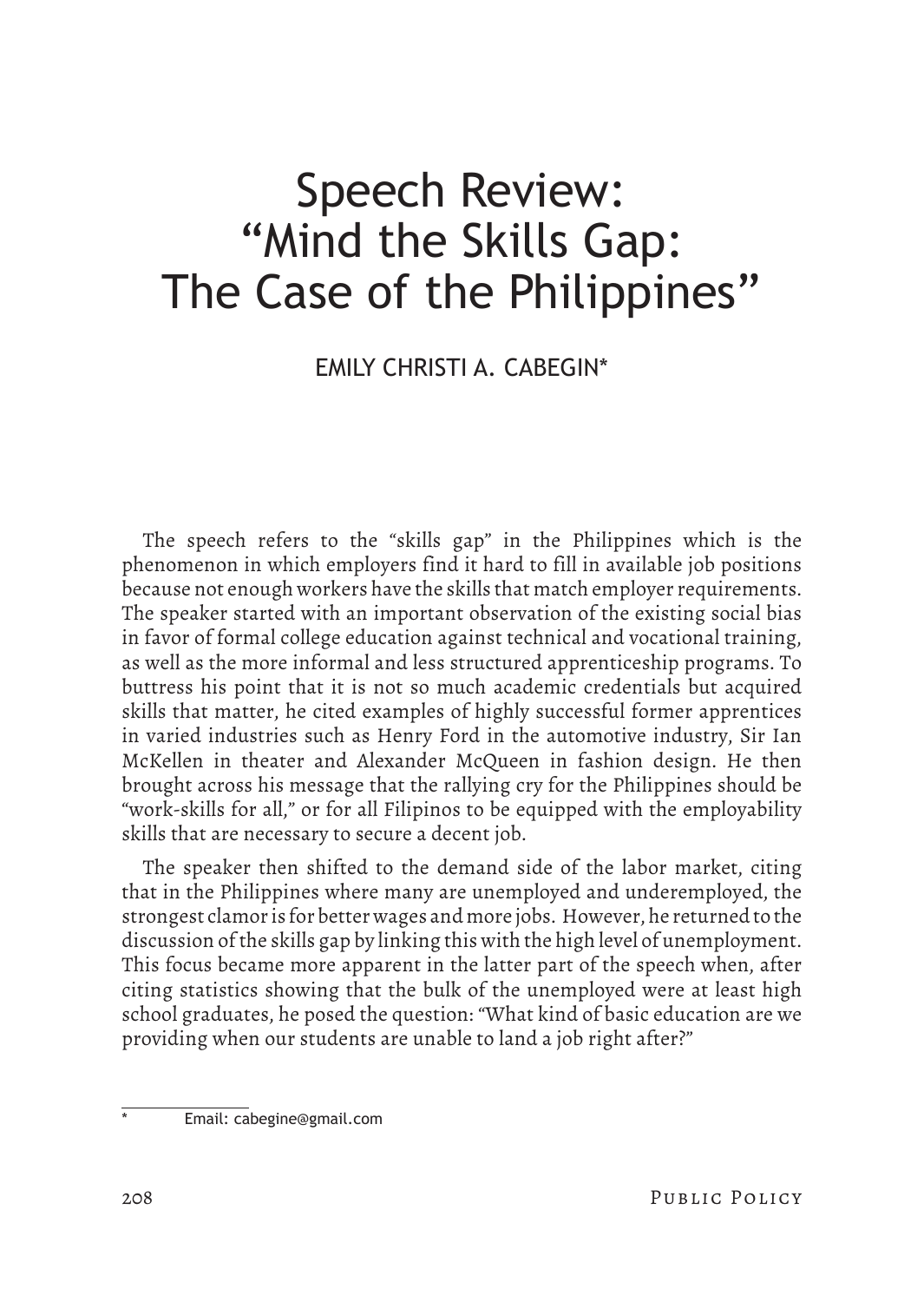He then enumerated various undertakings of the government in bridging the skills gap, including the high priority accorded to education, as reflected in the almost quintuple increase in the budget from PHP74.71 billion in 2010 to PHP364.66 billion in 2015. Legislative reforms were made in open learning and distance education, the ladderized education from vocational training to a college-degree program, and the improved provision of labor market information for job seekers through the strengthening of Public Employment Service Offices (PESO) across the country. He also mentioned that dialogues had been held to reform the dual training and apprenticeship programs. He concluded his speech by emphasizing the need for large investments in research and innovation to increase the country's global competitiveness, which goes hand-in-hand with the need for a continuing process of knowledge and skills development.

### **Discussion**

While I agree that there is some presence of a skills gap resulting in hiring difficulties for some high-skilled jobs, I refute the view that the skills gap is the underlying cause of unemployment and underemployment in the country – that Filipino workers cannot get decent jobs primarily because they do not have the right skills and hence, placing the blame on the educational system for the hundreds of thousands of jobless new graduates at the secondary and tertiary levels every year. I contend that the persistently high level of unemployment in the Philippines, which averaged close to 3 million annually over the last five years, is mainly the result of a deficient aggregate demand relative to a large and growing mass of the labor force, rather than primarily due to a shortage of skilled labor supply.

The problem of high unemployment is primarily a job crisis rather than a job skills crisis. It is principally a problem of the economy not being able to generate enough jobs for the large volume of an increasingly educated and skilled workforce, rather than largely a problem of the education sector not being able to produce the skilled workers to fill in a large number of available jobs.

a. The Philippines continued to experience rapid population growth during the lost two decades of economic stupor in the 1980s and the 1990s. The country's labor force was growing at an average of 3 percent during the 1980-1999 period, while the economy (in terms of GDP constant prices) was growing only at only 2.2 percent.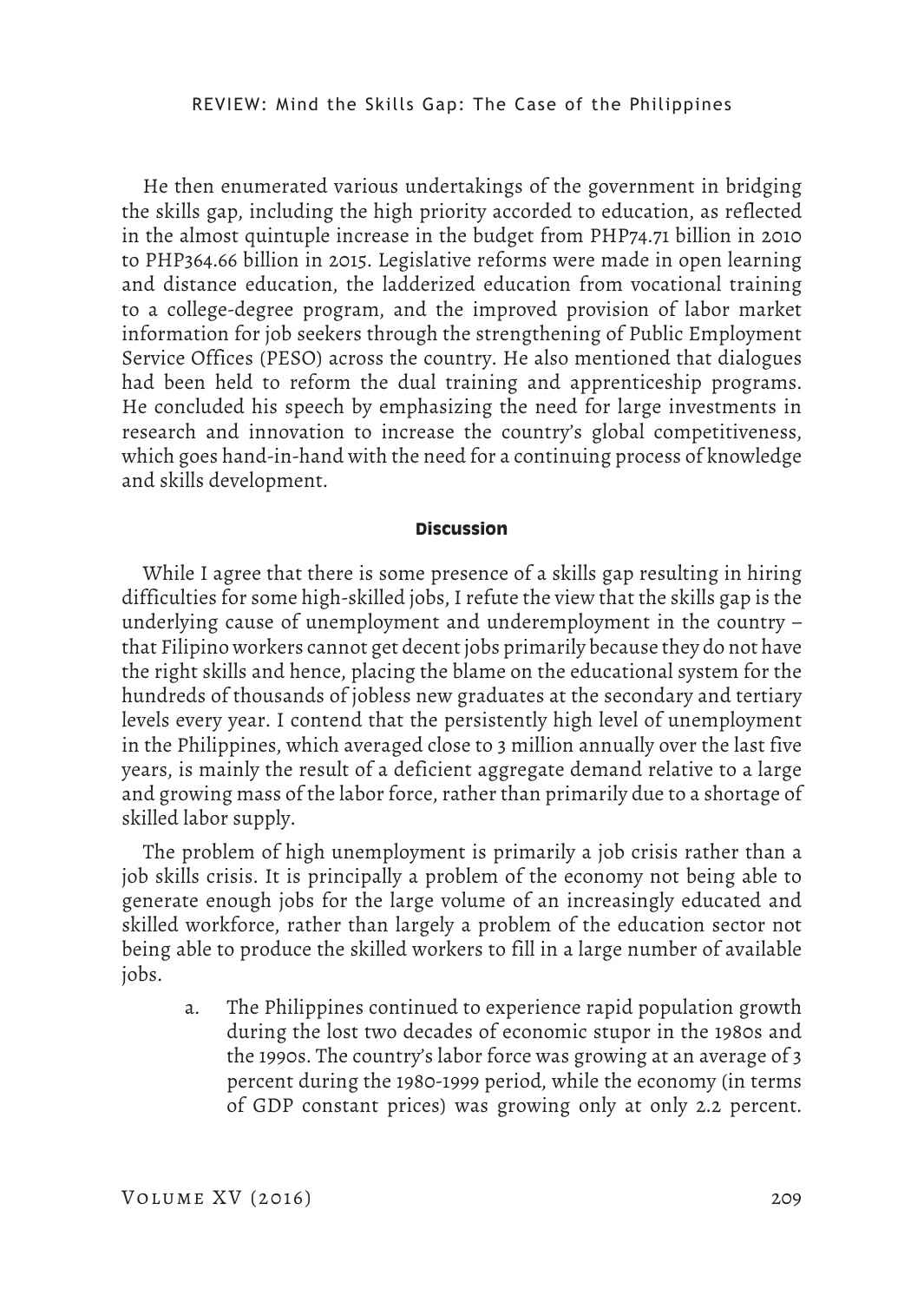## Cabegin

During this period, the number of unemployed grew by almost 7 percent, and the unemployment rate has increased from 4.9 percent in 1980 to 9.8 percent in 1999.

- b. The recent economic growth in the Philippines, which is among the highest in Asia, has not been inclusive but more characteristic of a jobless growth. While the country's GDP (at 2000 constant prices ) grew at an annual average of 6.5 percent for the period 2011-2015, the level of employment has only increased by an annual average of 1 percent during the same period.
- c. The levels of unemployment and underemployment in the country that averaged 10 million in the last five years reflect a deficient absorptive capacity of the domestic labor market. This led to a massive diaspora of Filipino talents to find productive work overseas. In 2015, there were 2.5 million overseas Filipino workers. In the 2016 global competitiveness index, the Philippines ranked 56th out of 138 countries in terms of the capacity to retain talent, which is far below ASEAN neighbors such as Singapore which ranked 6th, Malaysia in 8th place, Indonesia in 36th place, Thailand in 42nd place and Lao PDR in 43rd place.
- d. The Philippine economy failed to generate enough jobs for its educated workforce and in fact lost its skilled talents primarily to high-income OECD (Organization for Economic Co-operation and Development) countries. Of the estimated 1.7 million highly educated ASEAN-born population working in OECD countries in 2006, more than half (56 percent) were from the Philippines. The number of highly educated Philippine-born workers in OECD countries grew at an average of 6 percent annually between 2000 and 2006 (Cabegin, 2015).
- e. Improving education does not necessarily improve employability. Statistics reveal that it is the more educated and better skilled individuals who are more likely to be unemployed. In 2015, unemployment rates for young workers 15-24 years old were 22 percent for those who completed at least a college education, 23 percent for graduates of post-secondary education, and 13 percent for those with secondary or lower level education.
- f. A number of studies have shown that the Philippines has an overeducated workforce. Mehta et al. (2013) found that in the Philippines, unlike in Thailand and India, the increase in the supply of a better educated workforce has not been matched with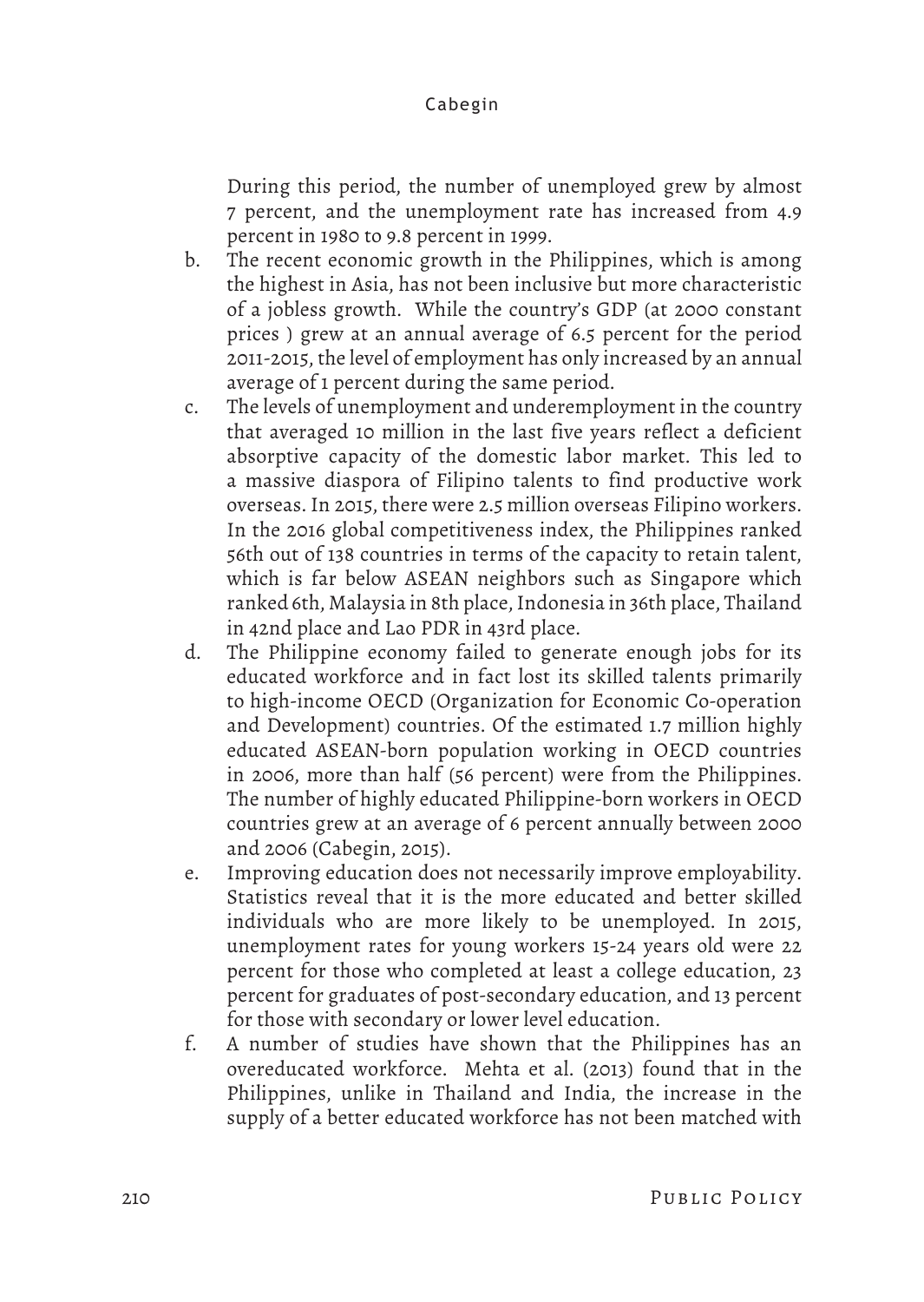a rising demand for skilled workers. This has resulted in declining returns for secondary and tertiary education. In examining the qualification mismatch in seven countries , the ILO (2015) found that it is only in the Philippines where the mismatch is primarily due to over-qualification rather than under-qualification, and where about one-third of the employed Filipino youth were in occupations that required less education than they acquired.

Focusing on the skills gap as the primary reason for hiring difficulties of firms is the same as placing the blame on unemployed graduates and the school system that produces them. Instead, the private business sector should be examined, since it is unwilling to train from the existing reservoir of new talents according to higher job standards, and to employ new job entrants at competitive wages. The Philippine Statistics Authority (2016) noted that 26 percent of the main reasons cited as to why vacancies are hard to fill involve nil or few applicants; 17 percent is due to lower-than-expected wage offers and competition from overseas work; and another 17 percent is due to lack of work experience. These reasons have less to do with the skills gap than with the unwillingness of the business sector to invest in in-house training programs and to engage in apprenticeship programs as well as to upgrade wages and compensation levels to attract skilled and highly educated workers.

Focusing on the skills gap as the underlying cause of unemployment is skirting around the root problem: That the domestic economy is not able to generate enough decent jobs to absorb an increasingly educated Filipino workforce. The persistently high levels of unemployment and underemployment among the country's new graduates are mainly the result of a shortage of better paying high-skill jobs, rather than a shortage of high-skilled labor.

#### **Notes**

1. The seven countries include Cambodia, Fiji, India, Indonesia, Pakistan, the Philippines and Samoa.

#### **References**

Cabegin, E. 2015. "International Tertiary Student Mobility in the ASEAN: Implications on the Labor Market." *Philippine Journal of Labor and Industrial Relations* 33: 46-76.